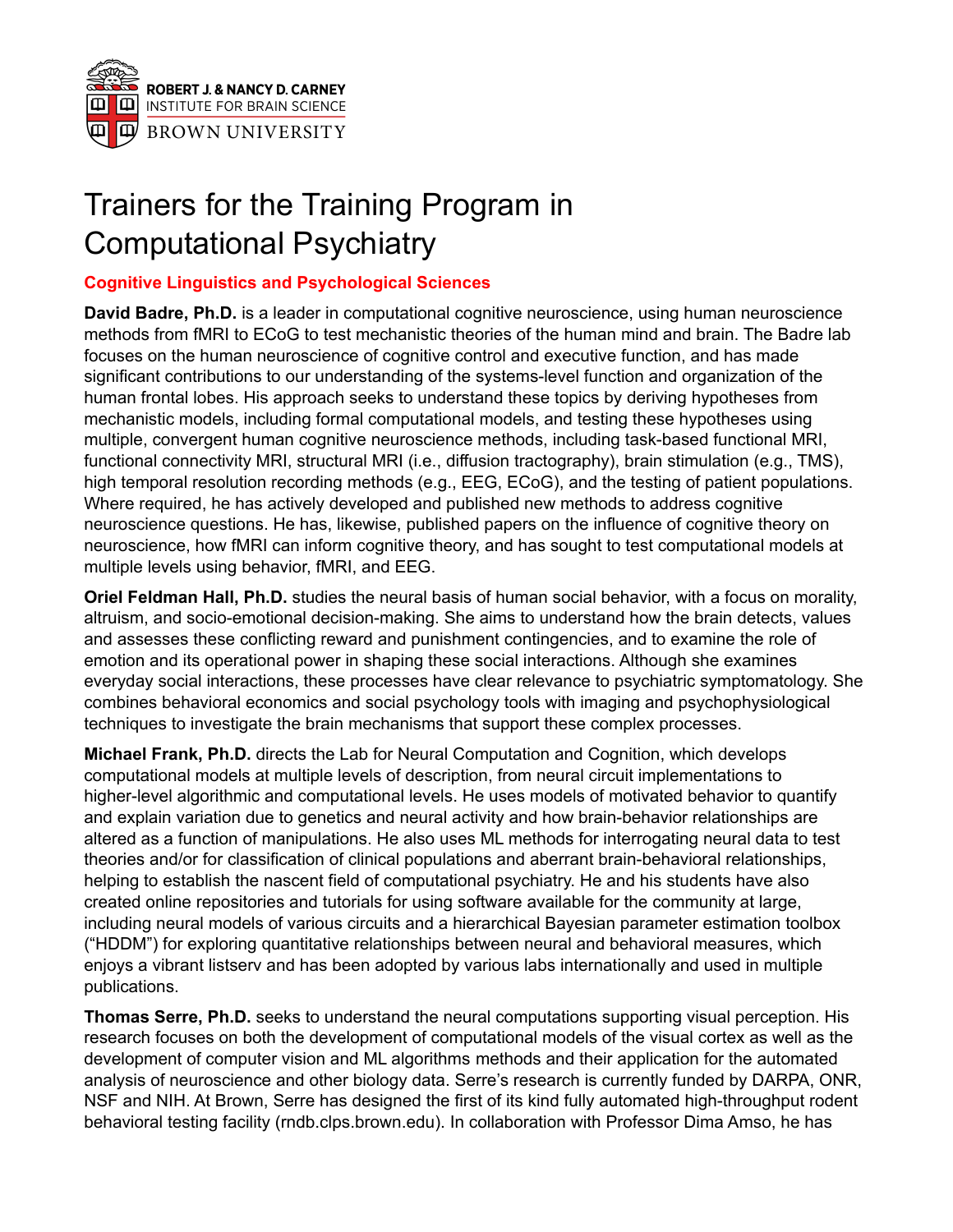developed a suite of computer vision algorithms to fully automated behavioral analysis collected through an array of sensors (depth and video cameras, portable eye tracking, skin and heart rate sensors, etc.). In a collaboration with Professor Cash at MGH, he has developed a system for automatically assessing the behavior of epileptic patients within their hospital room while simultaneously readout intent using deep learning methods from neural data toward understanding the neural basis of volitional state. He collaborated with evolutionary biologists (Professors Morand-Ferron and Chaine) to develop computer vision systems for automated analysis of bird behavior (to study cognition in the wild). In a project that just ended, he developed a deep-learning based computer vision algorithm capable of detecting tumors in pathology slides in collaboration with clinicians at the Rhode Island Hospital. Currently, his group is developing deep-learning-based architectures both as computer vision algorithms for automated analysis of images and as computational models of the visual system. Finally, they are also laying the groundwork for the development of machine-learning methods towards the development of neural prosthetics with Trainer Borton.

**Amitai Shenhav, Ph.D.** studies how decision-making and cognitive control systems interact, with a particular interest in how people choose to engage in cognitively effortful activities and why some individuals have more trouble with this than others (e.g., those with anxiety disorders, major depression, and ADHD). One line of research seeks to elucidate the motivational obstacles to engaging in certain cognitive tasks, by examining the subjective costs associated with overcoming choice conflict and engaging inhibitory control. A second line of research, directly relevant to this application, combines computational modeling with experimental data to examine how people determine how much cognitive effort to exert at a given time.

#### **Neuroscience**

**Stephanie Jones, Ph.D.** integrates human electrophysiological brain imaging (Magneto- and Electro-encephalography MEG/EEG) and biophysically principled computational neural models to study thalamocortical dynamics of healthy brain function and disease. She has used this integrated approach to study the cellular and circuit level dynamics underlying sensory evoked and spontaneous rhythmic activity in human MEG/EEG recordings and their modulation with perception, attention, practice, and healthy aging. She works closely with clinicians to develop data driven models that provide testable predictions on brain dynamics and their impact on function.

**Matt Nassar, Ph.D.** investigates how neural mechanisms of information processing impact decisions and afford complex behavior. His research relies on computational models to link behavior to their neural mechanisms, often by using indirect measures of neural activity (e.g. fMRI, MRS, EEG, and pupillometry) to distinguish between potential neural mechanisms.

**David Sheinberg, Ph.D.** uses a combination of behavioral and neural recording methods to study the neural circuits involved in visual processing with the goal of better understanding mechanisms underlying perception including how we identify objects and events in the real world. Current projects focus on how the brain effectively integrates information from disparate sources to yield a unified perceptual experience with the hope that understanding these fundamental mechanisms can help explain how breakdown in communication between brain regions might lead to disorders in sensory and cognitive function.

**Wilson Truccolo, Ph.D.** develops data-driven stochastic models of neuronal network dynamics with the following goals: (a) to understand how collective dynamics in neuronal ensembles distributed across different brain areas contribute to behavior and cognition; (b) to develop neural decoding and closed-loop control approaches for brain-machine interfaces designed to assist people with neurological disorders (e.g. paralysis, epilepsy); and (c) to predict, detect, and control pathological events in Alzheimer's, epilepsy, Parkinson's, and psychiatric disorders.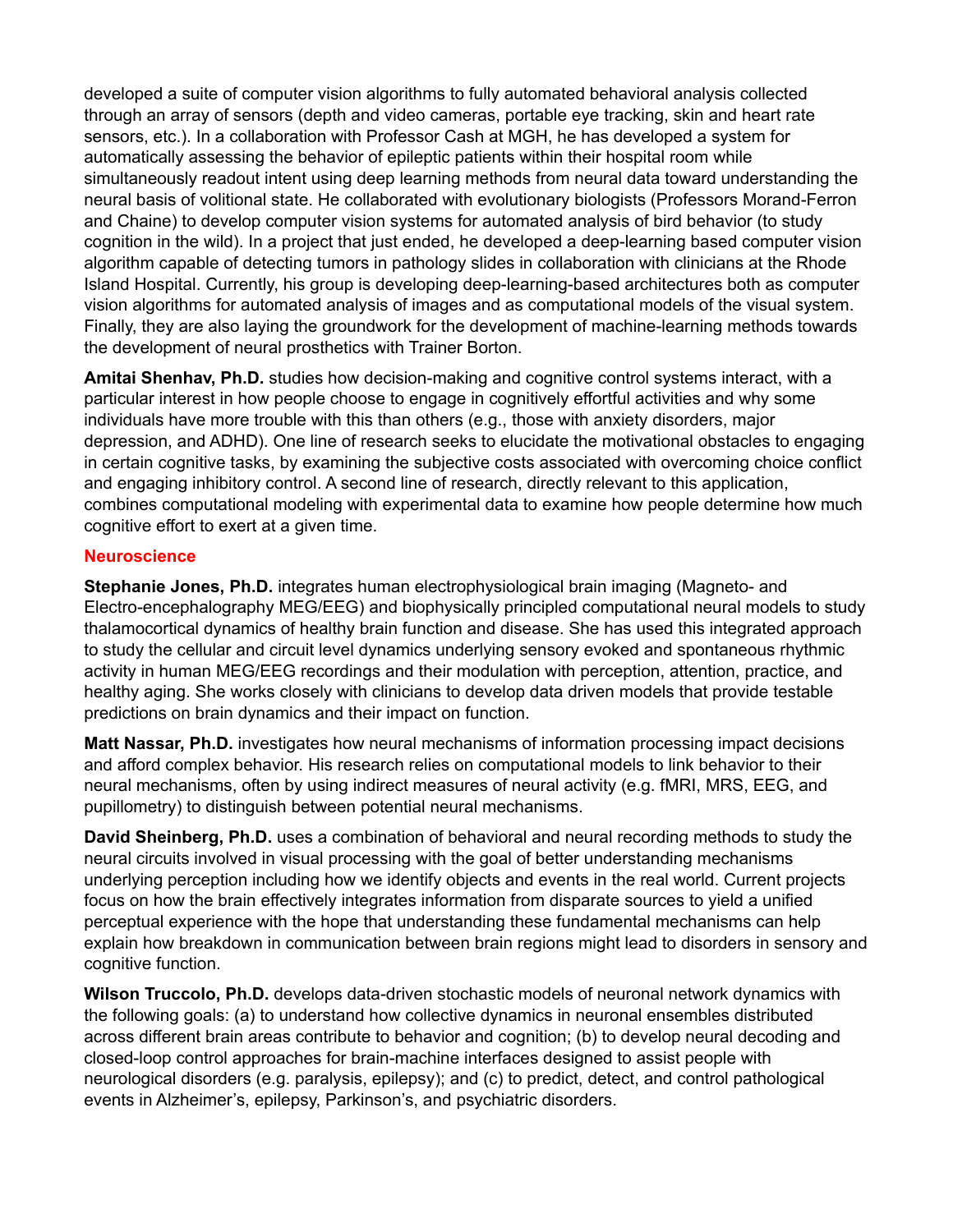## **Computer Science**

**Stephen Bach, Ph.D.** conducts research on weakly supervised machine learning, in which the goal is to train models without hand labeled data. With the advent of data-hungry representation learning techniques like deep neural networks, curating labeled training data has replaced feature engineering as the most expensive and time-consuming task in ML. Weak supervision aims to overcome this bottleneck and is directly relevant to electronic health record data abstraction projects.

**Carsten Eickhoff, Ph.D.** specializes in mining, representation and retrieval of large-scale natural language resources with applications ranging from forecasting complications in intensive care to speeding up biobanks and automated patient-centric literature retrieval. He is a mentor on a DPHB K award application on which he brings his expertise on developing data-driven computational methods for improving individual health and experience employing ML to develop idiographic models of internet search history.

**Sorin Istrail, Ph.D.** was Head of Informatics Research at Celera Genomics, where his group played a central role in the construction of the Sequence of the Human Genome; they co-authored the 2001 Science paper "The Sequence of the Human Genome," which, with over 12,000 citations to date, is one of the most cited scientific papers. Istrail is the former Director of the Center for Computational Molecular Biology at Brown. His research focuses on computational molecular biology, human genetics and genome-wide associations studies, medical bioinformatics of autism, multiple sclerosis, HIV, preterm labor and viral immunology, algorithms and computational complexity, and statistical physics.

**George Konidaris, Ph.D.** aims to understand the fundamental mathematical properties of the algorithms and representations that are necessary to reason about, and act in, an uncertain world. Principled mathematical tools have been used to develop basic, foundational reinforcement learning methods as well as principled mathematical and computational tools to develop algorithms that enable artificial agents to match the capabilities of humans, and which in turn suggest concrete and specific hypotheses about human learning.

**David Laidlaw, Ph.D.** studies visualization and modeling applications of computer graphics and computer science to other scientific disciplines. The lab is working with researchers in, for example, developmental neuroscience, medical imaging, neuropathology, and cognitive science to develop new computational applications and to understand their strengths and weaknesses. Research problems of particular interest are visualization of multivalued multidimensional neuroimaging data, comparisons of virtual and nonvirtual environments for scientific tasks, and applications of perception and cognition to visualization.

**Michael Littman, Ph.D.** focuses on computational reinforcement learning, developing algorithms that learn from interaction with an environment or person to maximize a given reward function. In ongoing collaborations with cognitive scientists, he looks at how norms and other forms of prosocial behavior can be learned. He also leads the Humanity-Centered Robotics Initiative at Brown.

**Ellie Pavlick, Ph.D.** studies Natural Language Processing (NLP), specifically computational models of semantics and pragmatics. She has expertise in ML methods for analyzing informal text and social media data. She is a mentor on a DPHB K award examining social media and its association with adolescent suicidal behavior.

#### **Biostatistics**

**Ani Eloyan, Ph.D.** focuses on computational analysis of neuroimaging data including functional and structural image processing and statistical analysis. She developed computational methods for dimension reduction specifically focusing on matrix decompositions for analyzing functional magnetic resonance imaging data. She has worked extensively on statistical modeling approaches for brain connectivity analysis of people with Autism Spectrum Disorder.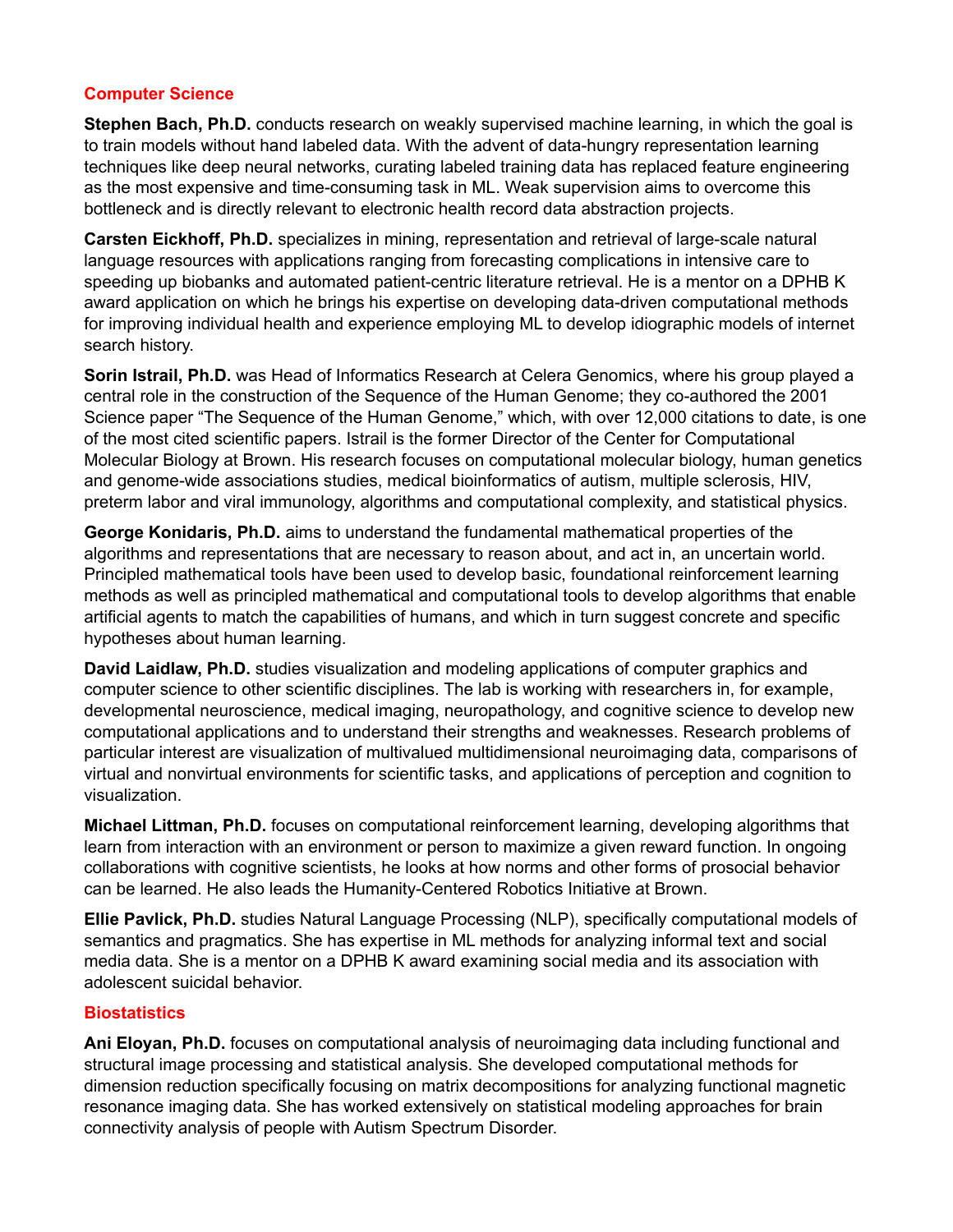## **Applied Mathematics**

**Matthew Harrison, Ph.D.** works with neuroscientists on the development of a statistical methodology for brain science data. He has been especially interested in rigorous statistical techniques that allow neuroscientists to explore the structure of their data without burdensome modeling efforts and unrealistic assumptions. He has also worked on novel algorithms for neural decoding, including applications for closed-loop cursor control using brain-computer interfaces*.*

**George Karniadakis, Ph.D.** studies stochastic multiscale modeling of physical and biological systems, including blood flow dynamics in health and disease and neurovascular coupling. His current focus is on developing ML tools for biophysical systems.

### **Engineering**

**David Borton, Ph.D.** studies*:* i) characterization of neural activity during unconstrained, complex, and natural behavior; (ii) realization of fully implanted neural recording and modulation technologies to aid in rehabilitation, augmentation, and replacement of lost neurological function; and (iii) leverage biophysical, computational, and behavioral models to predict the effects of neuromodulation on behavior.

**Leigh Hochberg, M.D., Ph.D.** leads the BrainGate pilot clinical trials and the Laboratory for Restorative Neurotechnology. His research enables the real-time decoding of human motor cortical neuronal ensemble activity, with single-neuron resolution, toward the control of external devices by people with tetraplegia. A variety of computational neuroscience techniques are employed not only to decode most efficiently the intended movement of a participant's limb but to better understand the information encoded in high-resolution human cortical activity and the dynamic nature of this activity.

#### **Department of Psychiatry and Human Behavior**

**Michael Armey, Ph.D.** is an expert in the use of EMA to better understand how both between- and within-person variability in affect, behavior, and cognition (including suicidal ideation) influence suicidaland non-suicidal self-harm behavior. He works closely with Jennifer Primack, Ph.D., a psychologist at the Veterans Administration, who has a comparable data set with Veterans. Armey also collects laboratory-based behavioral and psychophysiological data that can be fused with EMA data to enhance suicide prediction. These rich, multimodal and multi-dimensional, data sets would be excellent sources of data for a computational fellow using ML approaches to devise a research question on digital phenotyping. For example, behavior-based assessments of emotional reactivity may inform intensive longitudinal models using EMA data to provide both between- and within-subjects measures of emotion reactivity to stressful situations. Armey currently has EMA, behavioral, psychophysiological (i.e., EDA, ECG, EDA, and eye-tracking), audio-recorded speech, and genetic data available for future analysis.

**Jennifer Barredo, Ph.D.** has a VA Clinical Science R&D Career Development award to collect structural, functional, and diffusion MRI scans from veterans scanned after hospitalization for severe ideation or a suicide attempt. She has also applied for access to the Human Connectome and ABCD databases to conduct some exploratory studies of the relationship between impulsivity and sleep and later risk for suicide and/or mood and anxiety disorders.

**Linda Carpenter, M.D.** has a large EEG dataset from depressed patients who received a 6-week course of Transcranial Magnetic Stimulation for pharmacoresistant major depressive disorder. These patients had EEG recording 64 channels at rest prior to stimulation, recording throughout a 37- minute rTMS protocol (4 sec trains and 26 second intertrain rest intervals), and again at rest at the end of the stimulation session. For the majority of patients, this TMS-EEG recording protocol was repeated after the final session after the course of treatment. She also has systematically measured clinical outcomes for these patients as well as resting MRI data at baseline for a subset. In addition, for a subset, she has collected EEG recordings over multiple years, capturing within-patient data at times when the individual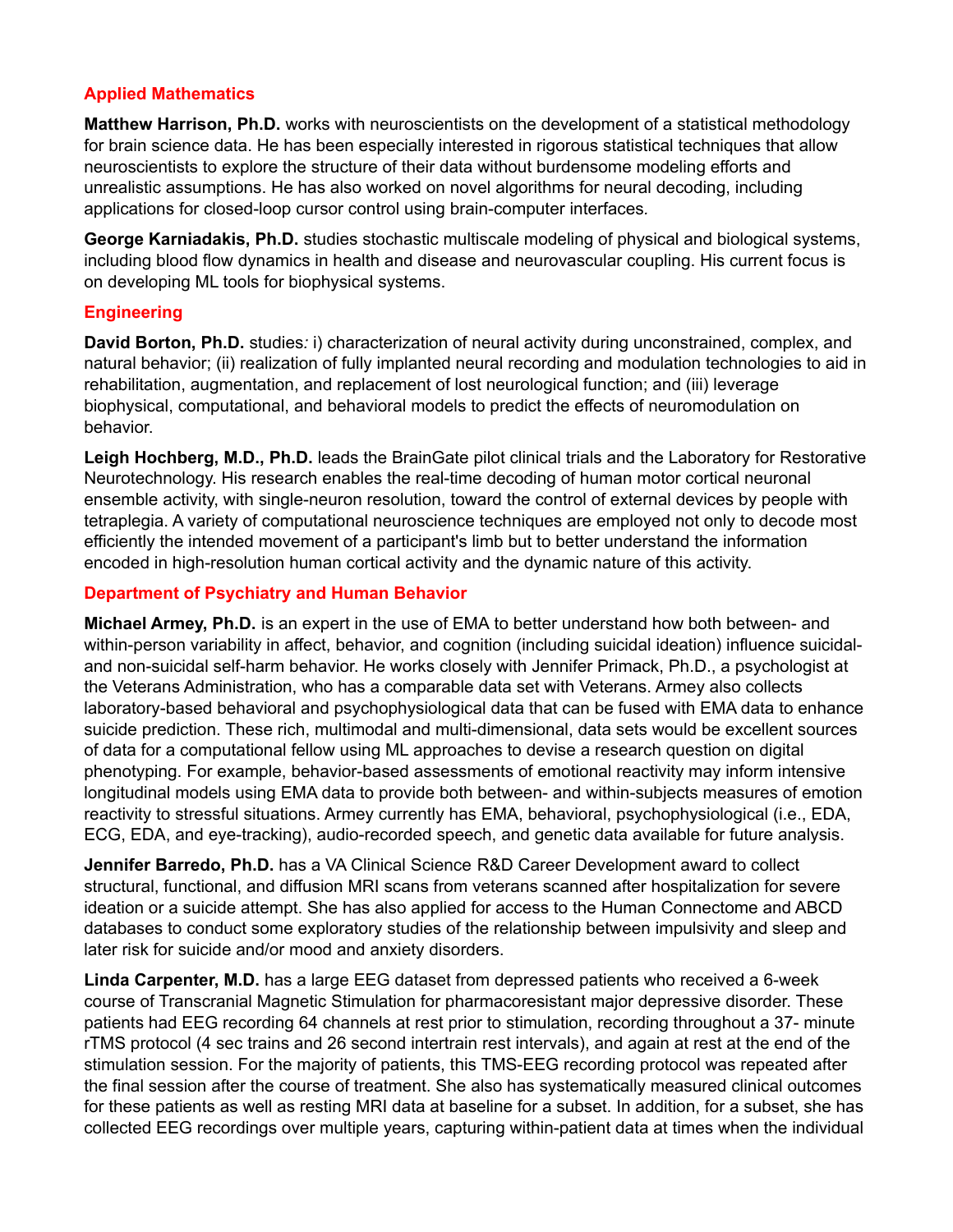was severely depressed, then in remission, and again at the time of the next severe depressive episode relapse and again after return to remission after repeat courses of TMS therapy. This unique dataset of patients cycling through severe depressive illness and remitted states would provide an excellent source for a computational fellow using ML approaches to elucidate EEG biomarkers and connectivity patterns that reflect fundamental oscillatory and connectivity pathology underlying depression. All of these TMS-EEG data are associated with meticulously captured symptom assessments on rating scales that are available at the individual item-level for analysis to fellows who might be interested in analyses to elucidate endophenotypes of depression associated with specific oscillatory signatures. This line of work offers great promise for informing future work where they are used to guide neurostimulation targeting and parameterization*.*

**Daniel Moreno DeLuca, M.D.** is working with Eric Morrow M.D., PhD., Director of the Center for Translational Research at Brown and an expert in the functional genomics of rare variants in autism and schizophrenia. Moreno DeLuca is conducting remote research on digital phenotyping of behavior and facial morphology, as well as neuroimaging persons with rare genetic changes associated with autism. Because of the low frequency of rare genetic changes in the general population, he is working closely with several collaborators and datasets to increase sample sizes, including the Psychiatric Genetics Consortium, the Simons Foundation, the Autism Sequencing Consortium, the 17q12 Foundation, deCODE genetics, and the UK biobank. These datasets would be excellent sources for a computational fellow to focus on NLP to obtain phenotypic information from medical records, or AI approaches to integrate multiple streams of data.

**Benjamin Greenberg, M.D., Ph.D.** leads two related lines of research focusing on the development of brain circuit-based treatments in neuropsychiatry. At Butler Hospital, Brown's adult psychiatric hospital, his group works on the neurocircuitry of noninvasive brain stimulation in OCD, using transcranial neuromodulation and neuroimaging. This occurs in the context of an NIGMS Cobre Center, of which he is the PI. At the Center for Neurorestoration and Neurotechnology (CfNN) at the Providence VA Medical Center, where Dr. Greenberg is Associate Director, the research team focuses on studying effectiveness and predictors and mechanisms of action of neuromodulation for depression, posttraumatic stress disorder (PTSD), and the affective dimension of chronic pain. The latter work uses computational approaches, in collaboration with **Trainer Jones**.

**Sarah Garnaat, Ph.D.** is working with DPHB senior faculty Rasmussen and Greenberg to examine cognitive control and related networks in OCD using fMRI, and using a single session of TMS to try to acutely modulate brain networks of interest (frontal-striatal networks) before putting people back in the scanner. Opportunities for individualized network modeling are also possible in this dataset.

**Andrea Goldschmidt, Ph.D.** has EMA protocols assessing mood, eating-related constructs, interpersonal functioning, shape/weight concerns, and environmental factors in obese children as well as daily actigraphy data and 24-hour computerized, self-guided dietary recalls. A novel simulated food restriction paradigm, an emotion regulation paradigm, and a food-cue working memory task are being studied in the scanner. She is working with **Trainer Shenhav** on the latter study who is seeking to elucidate neural underpinnings of self-control and decision-making loss of control eating

**Nicole McLaughlin, Ph.D.** has behavioral and neuroimaging data on tasks examining inhibitory control and cognitive interference in a variety of studies related to OCD, including cross-sectional and longitudinal (post-intervention) designs. These data allow for the examination of different types of cognitive control pre- and post- various interventions, including tDCS, TMS, and ablative neurosurgery. Potential questions of interest include predictors of response to OCD treatments based on task performance and neural correlates. She also has collaborations with **Trainers Badre and Borton.**

**Nicole Nugent, Ph.D.** conducts research focused on the interplay of biomarkers and social context as related to development of stress-sensitive outcomes such as posttraumatic stress disorder, depression,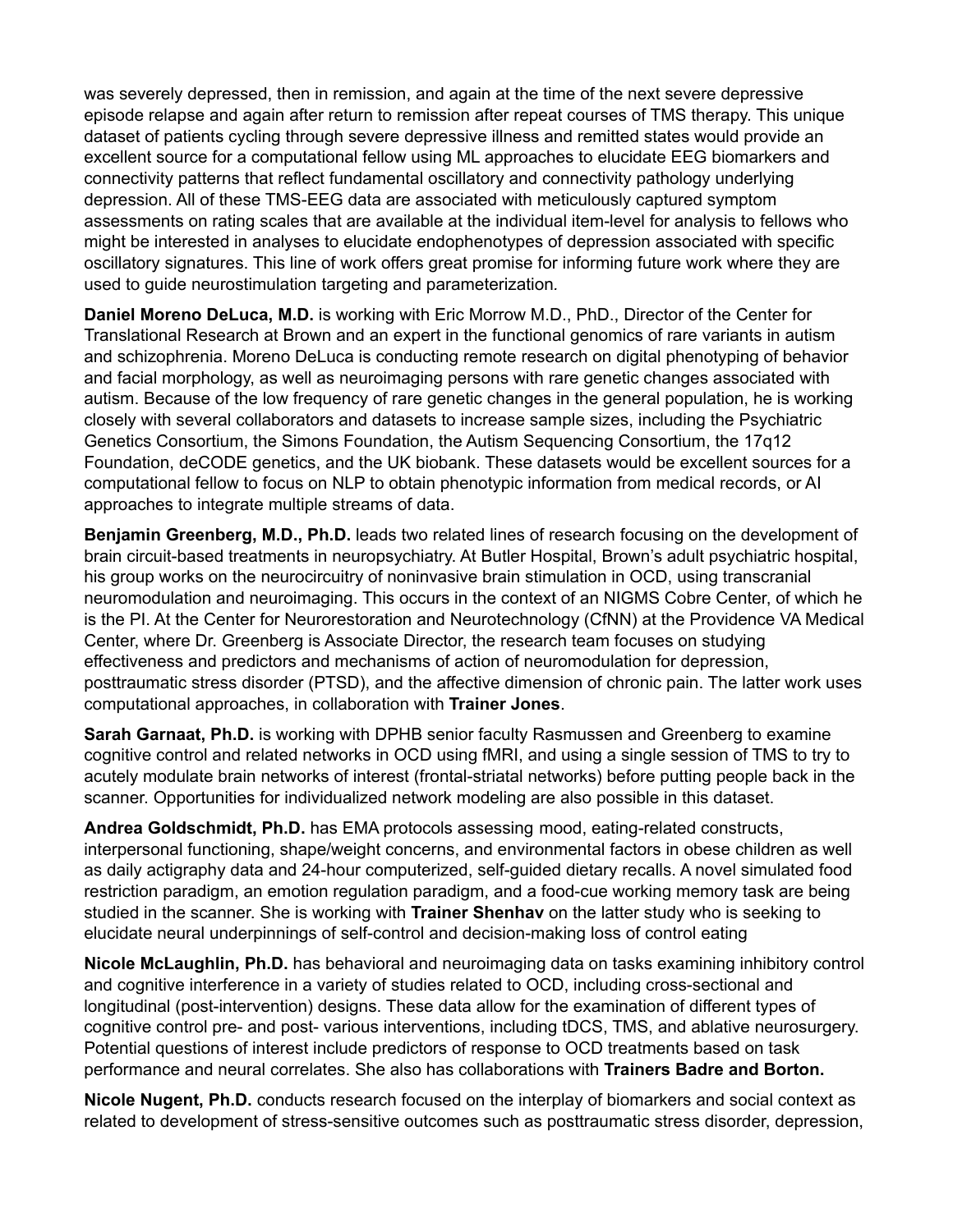substance abuse, and suicidal thoughts and behaviors. Two currently funded digital phenotyping investigations involve intensively sampled ecological data and biomarkers. One study involves an innovative combination of ecological methods, including time stamped data streams from the EAR (electronically activated recorder; periodic 30 second audio capture that has been coded for environment, participant language, interactions), EMA of affect as well as suicidal thoughts and behaviors, and online social media (OSM). Participants also provide blood samples for interrogation of genomics (DNA, DNA methylation, gene expression). For the second study, adolescent injury patients are recruited in the emergency department and are sent home with a healthtracker watch and a smartphone; heart rate (HR) and skin conductance data are continuously streamed to and stored on the smartphone. Also loaded on the smartphone is the EAR, which collects 30 second audio samples every 12 minutes coded later for social interactions, and references to pain, affect, references to trauma or post-trauma symptoms. In addition, the app has been configured such that physiological reactivity (defined as an increase in HR) triggers additional audio assessments. Follow-up in-person evaluations include completion of a startle and a fear conditioning paradigm as well as assessments of attention bias.

**Hwamee Oh, Ph.D.** conducts multimodal neuroimaging approaches including amyloid and tau PET, structural and functional MRI (resting state as well as task-based fMRI), and behavioral measurements. Dr. Oh investigates the neurotoxic effects of beta-amyloid (Ab) plaque pathology on cognition and brain circuits among clinically intact older adults. In addition, in collaboration with **Trainer Nassar**, she plans to collect EEG and fMRI data during decision making to further examine the effects of Ab pathology on brain circuits underlying decision making, such as medial frontal cortex. These studies fit well with computational methods to link neural dynamics at the circuit level defined by molecular (Ab plaques) data to EEG, fMRI, and behavioral performance for cognitive control and decision making subserved by the prefrontal circuits. Dr. Oh is also working with **Trainer Badre** to investigate individual differences in cognitive aging trajectories utilizing behavioral measures, neuroimaging, and Alzheimer's disease biomarkers in a longitudinal birth cohort followed for 60 years. In addition, Drs. Oh and Professor Song in CLPS have collaborated on a project on sensory and motor function in aging and early Alzheimer's disease using behavioral and neuroimaging methods.

**Noah Philip, M.D.** uses functional neuroimaging with TMS, low-current stimulation and low intensity ultrasound in combination with network-based resting state functional connectivity, and virtual reality, to understand and treat serious psychiatric disorders, such as major depressive disorder and PTSD. Large data sets with ongoing data collection range from first-in-human studies of novel stimulation devices, rational development of individualized stimulation parameters, and multimodal imaging assessments on how trauma and negative mood states affect brain responses to stimulation.

**Steven Rasmussen, M.D.** conducts research focused on understanding the role of frontostriatal circuitry in the etiology of OCD and the use of this understanding to develop novel circuit-based interventions for the illness. Current projects with suitable data sets for computational analyses include: 1) the use of neuroimaging (functional and structural connectivity), cognitive tasks and clinical assessments to test a structural equation model of two core clinical features, harm avoidance and incompleteness, as drivers of symptoms of OCD and related disorders, and 2) the development of invasive and noninvasive closed loop neuromodulatory circuit based treatments for OCD. He has been a key investigator of a program project focused on the neurocircuitry of OCD and is co-PI of one of the projects with Trainer Shenav who in turn is co-PI of the computational core with MPI Frank of the overall project. He has worked collaboratively on internally funded projects over the last two years with MPI Frank and Teresa Desrochers that involve computational modeling of frontostriatal circuitry and tasks exploring uncertainty and information seeking and sequential learning in OCD.